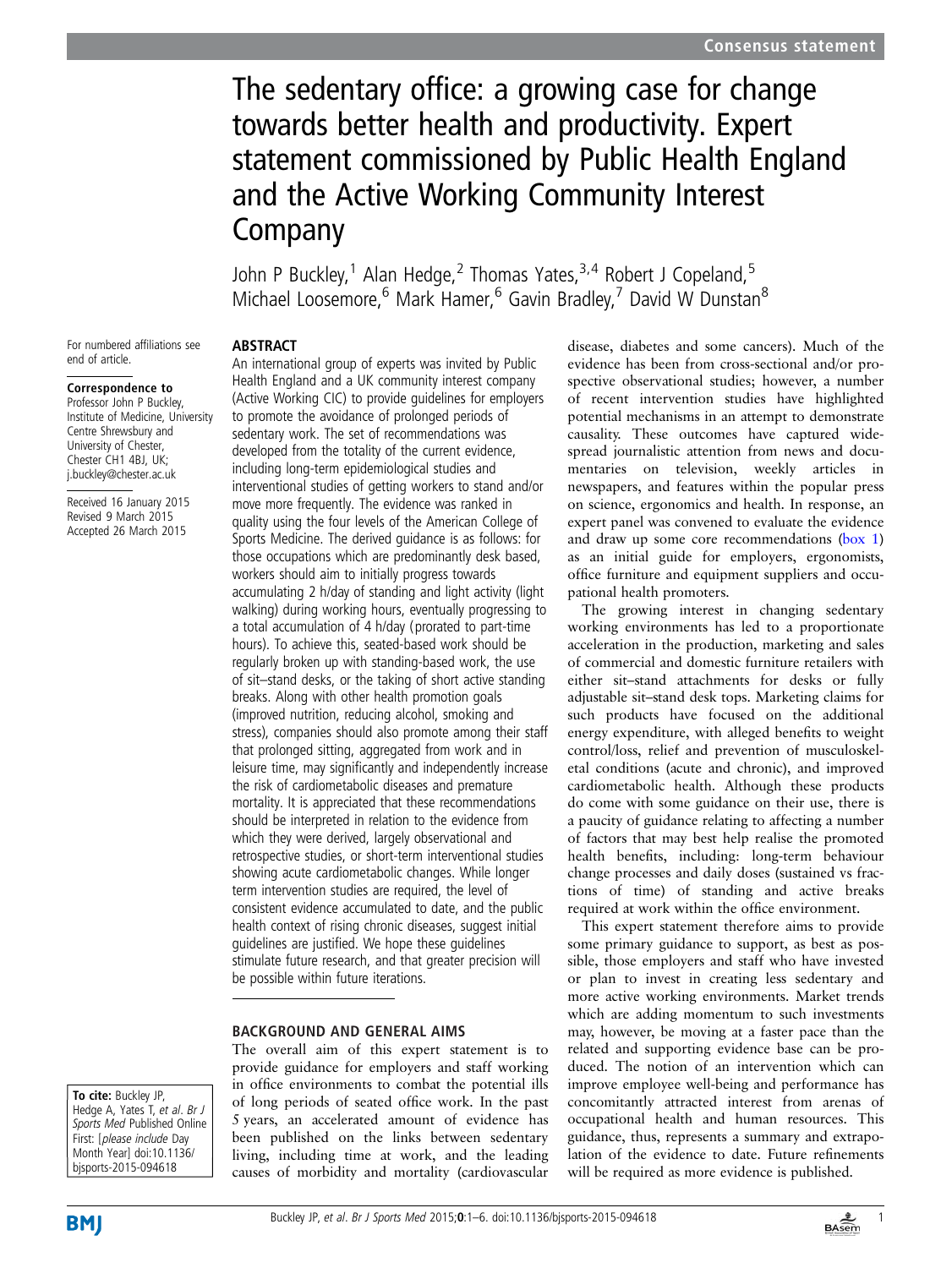## <span id="page-1-0"></span>Box 1 Core recommendations (evidence level from table 1 in brackets)

For those occupations, which are predominantly desk based, workers should aim to follow these recommendations:

- ▸ Initially progress towards accumulating at least 2 h/day of standing and light activity (light walking) during working hours, eventually progressing to a total accumulation of 4 h/ day (prorated to part-time hours) (B and  $C$ )\*
- ▶ Seated-based work should be regularly broken up with standing-based work and vice versa, and thus, sit–stand adjustable desk stations are highly recommended (B)
- ▸ Similar to the risks of prolonged static seated positions, so too should prolonged static standing postures be avoided; movement does need to be checked and corrected on a regular basis especially in the presence of any musculoskeletal sensations.<sup>[60](#page-5-0)</sup> Occupational standing and walking have, however, not shown to be causally linked to low back and neck pain, and can provide relief<sup>55  $6$ </sup> (C and D)
- ▶ Those individuals new to adopting more standing-based work could expect some musculoskeletal sensations and some fatigue as part of the positive adaptive process. If such sensations cannot be relieved either by an altered posture or walking for a few minutes, then the worker should rest, including sitting, with a posture that relieves the sensations. If discomfort does persist, then seeking appropriate medical advice is recommended (D)
- ▸ Along with other health-promotion goals (improved nutrition, reducing alcohol, smoking and stress), employers should also promote among their staff that prolonged sitting, aggregated from work and leisure time, may significantly increase one's risk of cardiometabolic diseases and premature mortality (D)

\*While more evidence is required to add greater certainty to this set of recommendations, or evolve and/or change them, the key elements remain to highlight the potential ills of sitting for prolonged periods, and emerging benefits of changing office environments that promote standing and movement. Employers need to evaluate the best ways to achieve this, whether it be changes to how and when people can take breaks which involve standing and movement, or desk designs and technologies that allow people to perform their work more easily either at their desk location or from other locations within the office space in a standing position. On the basis that there are a large number of occupations which involve people standing and moving for considerably more than 4 h/day (eg, hospital staff, teachers, factory workers, retail and catering staff), it is expected that for office-based workers, in general, this should not pose too many significant physical or cognitive challenges.

## RATIONALE, EVIDENCE AND OBJECTIVES

In meeting the above aims, the two objectives of this expert statement are to highlight: (1) the effects of prolonged seated desk work on the health and well-being of office-based workers and (2) how a less sedentary office environment potentially influences productivity, both intrinsically for the individual worker and extrinsically for the corporate achievements of an organisation, including economic savings and benefits from improved productivity, profitability, and reduced sickness and

absenteeism. Overall, sociopolitical theorists have captured these values under the term 'Corporate Social Responsibility' (CSR).<sup>[1](#page-4-0)</sup> Historic examples of CSR date back to Victorian times (the 1870s), which include examples such as the Cadbury chocolate company, which provided facilities and a living community designed for promoting a physically and socially healthy working, living and leisure environment for workers and their families.

Within the context of this current expert statement, sedentary behaviour is defined in its truest sense (from its Latin roots 'sedere') as meaning time spent sitting. $<sup>2</sup>$  $<sup>2</sup>$  $<sup>2</sup>$  The simple act of pos-</sup> tural changes, standing and movement/ambulation within an office space is considered to be *light-intensity activity*,<sup>[3](#page-4-0)</sup> which<br>can add 0.5–2.0 kcal/min of energy expenditure compared with can add 0.5–2.0 kcal/min of energy expenditure compared with sitting still while performing computer work. $4-6$  $4-6$  Although this added energy expenditure might intuitively be translated to potential weight loss, the current evidence is equivocal on whether increased standing at work could have a significant impact on reducing obesity. Nevertheless, analyses by MRI does show that fat deposited around vital organs (heart, kidneys and liver) is much more strongly associated with objectively measured sedentary time compared with overall body mass index.<sup>78</sup> The most encouraging evidence thus far demonstrates that avoiding long periods of sitting coupled with even short but frequent sessions of more light-intensity movement improves glucose and insulin levels.<sup>[5](#page-4-0)</sup>  $\frac{9-12}{7}$  $\frac{9-12}{7}$  $\frac{9-12}{7}$  Such strategies have also been shown to reduce musculoskeletal (eg, low back) discomfort and fatigue in office workers.<sup>[13](#page-4-0)</sup>

## SEDENTARY BEHAVIOUR WITHIN THE CONTEXT OF HUMAN PHYSICAL ACTIVITY

In the lead-up to the London 2012 Olympic and Paralympic Games, a special edition of The Lancet published a series of papers based on national statistics from around the world, that globally ∼40% of individuals with cardiovascular disease, diabetes or cancer failed to achieve the minimum recommendations for health of 150 min/week of moderate-intensity physical activity.[14](#page-4-0) In high-income countries in Europe and North America, this figure rose to ∼70%. More worryingly, if objective measures of physical activity are used, up to 95% of adults in the general population are classified as inactive.<sup>[15 16](#page-4-0)</sup> As part of  $\overline{W}$ HO's  $25 \times 25$  initiative (reducing premature mortality by 25% from non-communicable diseases by the year 2025), a specific target has been set to decrease physical inactivity by 10%. In the UK, this has been translated into a year-on-year decrease in the number of people performing less than 30 min of physical activity per week.<sup>1</sup>

Reducing physical inactivity is as much (if not more) about reducing sedentary time spent at work, home and in leisure as it is about getting people to attain a weekly target energy expenditure of 1000+ kcal (eg, 150 min of moderate-intensity activity per week).<sup>[2](#page-4-0)</sup> In the UK, sedentary behaviour now occupies around 60% of people's total waking hours in the general population, and over 70% in those with a high risk of chronic disease[.18 19](#page-4-0) For those working in offices, 65–75% of their working hours are spent sitting, of which more than 50% of this is accumulated in prolonged periods of sustained sitting; on non-working days, people sit less by up to  $2.5$  h.<sup>20–25</sup> The evidence is clearly emerging that a first 'behavioural' step could be to simply get people standing and moving more frequently as part of their working day (fi[gure 1\)](#page-2-0). Moreover, in the workplace, this may potentially be more socially achievable than targeted exercise. The UK's 2011 Chief Medical Officers' report is consistent with such an approach, and it provides a clear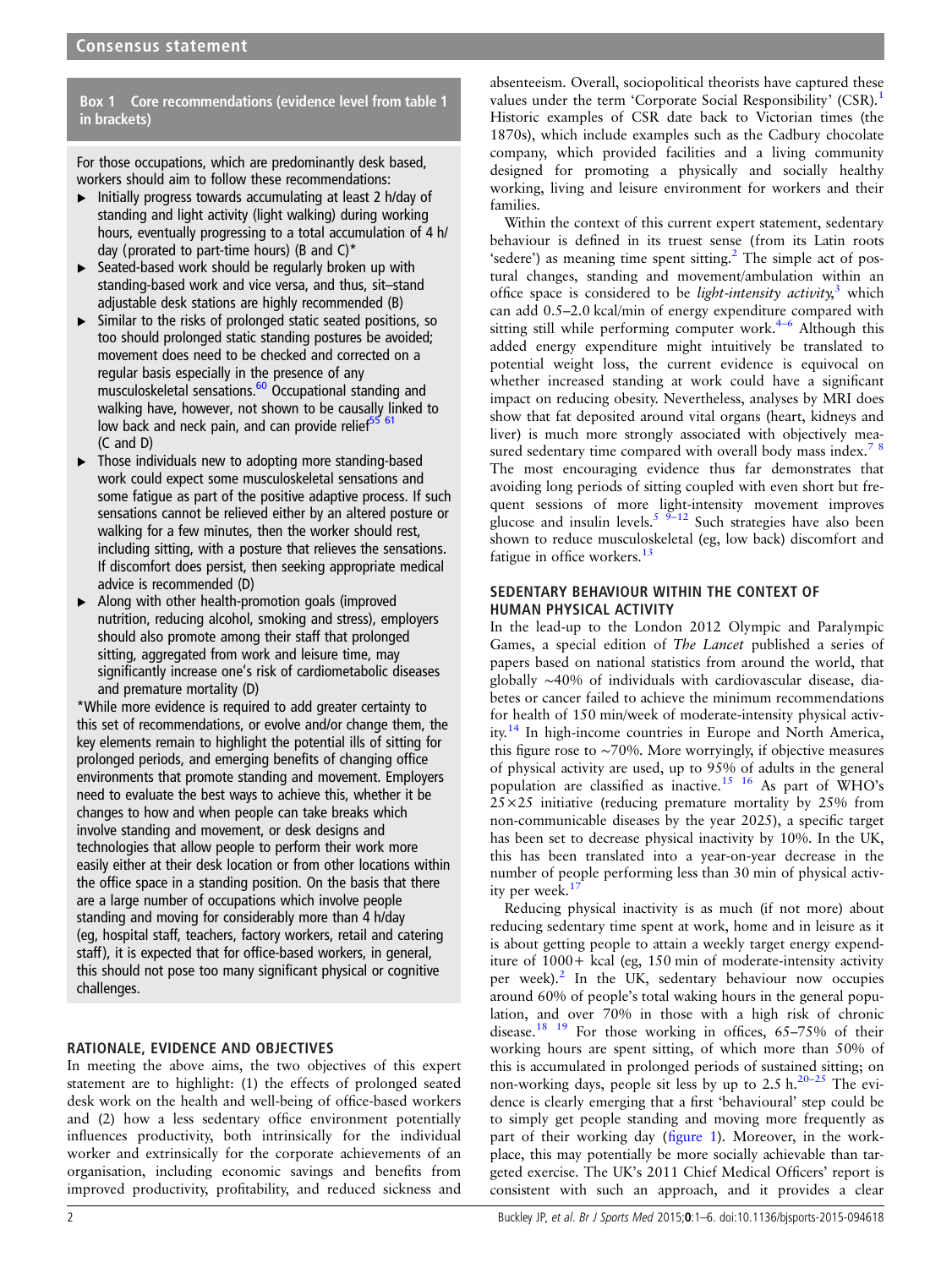<span id="page-2-0"></span>

Figure 1 Proportion of weekly waking hours spent in activity modes, ranging from time spent sitting through to vigorous physical activity (adapted from Townsend et al).<sup>[18](#page-4-0) [66](#page-5-0)</sup> Values R, 1, 2, 3 and 4 represent behavioural "gears" synonymous to a car, where  $R =$  "reverse", 1 and  $2 =$  light activities within daily living, 3 and 4 are moderate to vigorous activities either in daily life or as part of leisure-time pursuits, exercise and sport. Many health promotion and physical activity interventions aim to change people's behaviour by attempting to go from R to 3rd gear, missing targeted interventions in 1st and 2nd gear and thus resulting in behavioural "stalling" (relapse), as would occur in a car if one attempted to go from Reverse into 3rd or 4th gear. Avoiding sedentary behaviour at work fulfils engaging people in activity at gears 1 and 2.

graphic (figure 2) that demonstrates the greatest risk reduction involves increasing activity in the least active/least fit. Promoting more active office environments could be used as a first step in this process.<sup>[2](#page-4-0)</sup>

Over the past five decades, the culprits of sedentary behaviour in both developed and developing nations have included: reduced frequent periods of active human transport (walking, cycling), increased sedentary leisure pursuits at home (television viewing and computer-based activities) and less manual occupations with increased amounts of seated technical work or desk-based office work. $26$  Since 1960, the estimated energy expenditure loss at work has been  $175$  kcal/day<sup>[27](#page-4-0)</sup> coinciding with a 20% reduction in physical activity, which by current trends, could be  $35\%$  by  $2030.<sup>28</sup>$  $2030.<sup>28</sup>$  $2030.<sup>28</sup>$  Coupled within these figures is a reduction of walking in the UK by 60 miles/year since  $1975$ ,  $^{29}$ where the minimum total loss of energy expenditure in daily life for the average working person is ∼200 kcal/day. Most of this reduced energy expenditure has therefore been in the form of displacing light physical activity for sedentary behaviour and not necessarily from decreased active leisure, exercise or sporting pursuits which have traditionally been the sole focus of many health, social and political campaigns.<sup>2 18 30</sup> In lower



Figure 2 UK CMOs' schematic representation of the dose–response relationship between physical activity level and risk of disease.

socioeconomic groups and ethnic minorities, there has also been a decline in light daily movement and active leisure and sport.<sup>[31](#page-4-0)</sup>

In observational research, daily hours spent being sedentary (sitting), independent of levels of exercise or physical activity, are positively correlated with the risk of diabetes, cardiovascular disease, some cancers and premature mortality. $32-35$  $32-35$  For example, comprehensive reviews of the data found that compared with those who sit the least, those who sit the most have over twice the risk of developing type 2 diabetes and cardiovascular disease,  $36$  and a 13% and 17% increased risk of cancer incidence and mortality, respectively.<sup>[37](#page-4-0)</sup> Similarly, it has been found that every additional hour of television viewing per day is linked to a 10% higher risk of developing type 2 diabetes and a 7.5% higher risk of developing cardiovascular disease.[36 38](#page-4-0) Another study reported that the overall risk of premature mortality from sedentary behaviour suggests that for those sitting more than 7 h/day, there is a 5% increased risk with each add-itional hour of sitting.<sup>[39](#page-4-0)</sup> These associations may, however, be attenuated in people who undertake regular moderate-tovigorous physical activity.[40](#page-4-0) Furthermore, those who spend more time sitting at work also spend more time sitting during leisure time.[20](#page-4-0) A number of studies in relation to television viewing have shown adverse associations with mental health, well-being<sup>41–[43](#page-4-0)</sup> and muscle strength.<sup>44–45</sup> Overall, this demonstrates that strategies to incorporate reduced sitting within working hours could offer significant risk reduction.

#### SEDENTARY OFFICE ENVIRONMENTS

Policies for addressing concerns around inactive working environments have been well documented within national service fra-meworks for public health and medicine.<sup>17 [46](#page-5-0)</sup> As previously noted, declines in energy expenditure at work over the past five decades have increasingly been the result of large proportions of the population moving from jobs in a standing or light activity mode to those at a seated workstation. Morris *et*  $aI^{47}$  <sup>48</sup> were the first to scientifically demonstrate the link between physical inactivity and morbidity or premature mortality in sedentary occupations (bus drivers and office-based postal workers). Results were presented as 'relative risk' between active and sedentary occupations, and the rates of morbidity and mortality could either be equally or at least partially associated with sedentary work and not simply with the active occupations. Considering that developed countries will also be facing an ageing workforce where the age of retirement is set to rise,<sup>[49](#page-5-0)</sup> excessive sitting in the office environment could increase chronic exposure to sedentary behaviour throughout the life course, with consequences for unhealthy ageing $50$  and poorer bone health in later life.<sup>[51](#page-5-0)</sup>

Standing time at work has recently demonstrated a dose– response-type relationship, based on longer term epidemiological data (>10 years), with cardiometabolic, musculoskeletal, mental health risks and overall mortality.<sup>[9](#page-4-0) [52](#page-5-0)</sup> In this same period, a coinciding proliferation of sit–stand workstations has been widely marketed in Europe and North America. Data from the Furniture Industry Research Association estimate that 90% of office workers in Scandinavia now have access to sit–stand workstations, while in the UK, this figure is only 1%. While the impact on health outcomes are yet to be demonstrated from such widespread initiatives in Scandinavia, it provides a welcome opportunity for health scientists to evaluate the reality of the intuitive/perceived benefits being promoted by both the furniture industry and employers wanting to engage in new approaches to improve well-being and performance.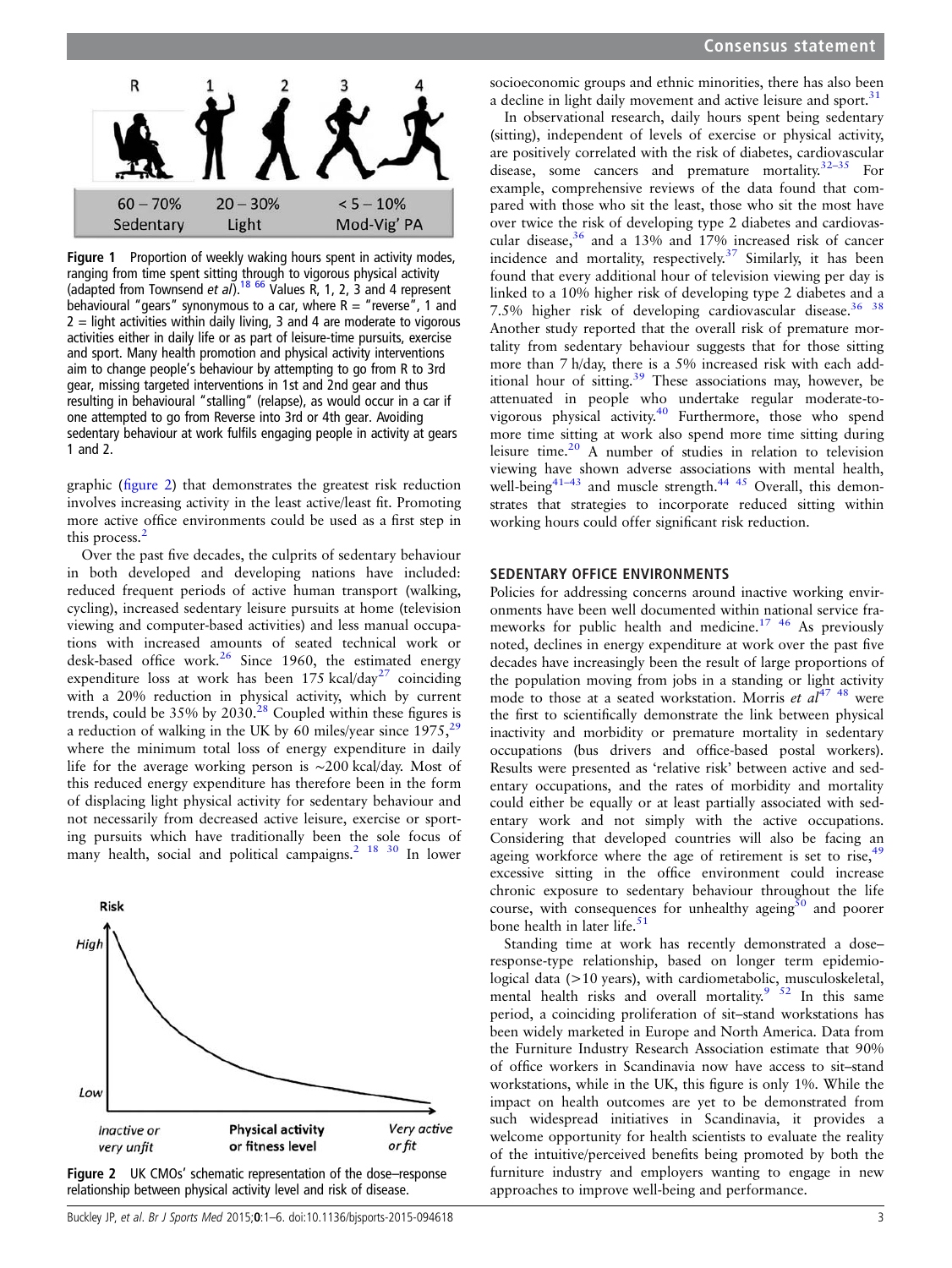In the event that the evidence continues to demonstrate the health risks of prolonged seated work, then a strong case for changing the ergonomic design of offices and workstations along with movement behaviours during the working day should be supported.<sup>[25](#page-4-0) [53](#page-5-0)–56</sup> There are, however, strong indications that simply changing the office environment might not be enough to invoke long-term change in behaviour. Strategies and programmes for implementing change will need careful organisational and behavioural support and public education to prevent current interests in active office environments from simply being a passing fad.<sup>[53 57 58](#page-5-0)</sup> Similar to the risks of prolonged, static, seated positions, so too should prolonged, static, standing postures be avoided; $59$  movement does need to be checked and corrected on a regular basis especially in the pres-ence of any musculoskeletal sensations.<sup>[60](#page-5-0)</sup> Occupational standing with seated breaks and walking have, however, not shown to be causally linked to low back and neck pain, and can provide relief. $55$ 

## EVIDENCE EVALUATION AND THE RECOMMENDED GUIDELINES

The evidence base for drafting this initial set of guidelines has been evaluated using an adapted version of the four-level cri-teria of the American College of Sports Medicine (table 1).<sup>[62](#page-5-0)</sup>

From the observational and experimental evidence cited thus far, the amount of time office workers should avoid sitting equates to a minimum accumulation of standing and/or moving within the office space for at least 2 h/day but ideally 4 h/day. On this basis, the core recommendations are summarised in [box 1](#page-1-0). The key evidence that underpins these recommendations comes from two key sets of studies.

- ▸ Data collected as part of a longer term retrospective national health and fitness survey,  $52/63$  where independent of physical activity and controlled for other confounding factors, there was a threshold for significant risk reduction in individuals who performed work that involved (at least) standing on one's feet (or some movement) for more than 2 h/day; and where the greatest risk reduction was demonstrated in those standing for at least half their day to a full day (4+ hours).
- Data presented from a number of observational or acute interventional studies where there were pronounced changes in cardiometabolic and ergonomic risk factors (eg, energy expenditure, blood glucose, insulin, muscle function and joint sensations), when the total accumulated time exceeded  $2$  h/day.<sup>[5 7 10](#page-4-0)–13 [20 27 33](#page-4-0) [45 54 58 64](#page-5-0)</sup>

Table 1 Categories of research evidence used for this report, adapted from the American College of Sports Medicine criteria<sup>[62](#page-5-0)</sup> (applied in [box 1](#page-1-0))

| Category                                                                                   | <b>Descriptor</b>                                                                                                                                                                          |
|--------------------------------------------------------------------------------------------|--------------------------------------------------------------------------------------------------------------------------------------------------------------------------------------------|
| (A) Randomised, controlled trials<br>(overwhelming data)                                   | Provides a consistent pattern of<br>findings with substantial studies                                                                                                                      |
| (B) Randomised, controlled trials<br>(limited data) and high-quality<br>observational data | Few randomised trials exist which are<br>small in size, and results are<br>inconsistent or observation studies<br>supported by evidence of causality<br>from acute or experimental studies |
| (C) Non-randomised trials,<br>observational studies                                        | Outcomes are from uncontrolled,<br>non-randomised, and/or observational<br><b>studies</b>                                                                                                  |
| (D) Panel consensus judgement                                                              | Panel's expert opinion when the<br>evidence is insufficient to place it in<br>categories A-C                                                                                               |

Future evidence requires longer term, prospective and large-scale randomised controlled trials assessing standing and light activity interventions in real office environments, and their effect on long-term health outcomes. These studies should include assessing the impact of creating 'movement-friendly' spaces for both purposeful and non-purposeful movement,<sup>6</sup> including: computer-based prompts, alarmed or vibrating personal motion assessment devices, placement of toilets, kitchens, meeting places on different floors, stair use promotions, standing meetings and messages delivered in person verbally or by hand. Much of the current evidence is based on epidemiological data, with proposed mechanisms measured from shorter term bouts of standing or light activity often performed within highly controlled settings. Behavioural perceptions and long-term adherence to standing-based office work, or work that includes regular periods of standing and/or light activity around the office, requires greater attention.

## THE FINANCIAL CASE FOR CHANGE

Research is still needed to clearly demonstrate the potential financial reasons for reducing the average daily sitting time in the population to below 9 h (∼60% of waking hours; 6–7 h at work and 3 h at home), including: reduced healthcare costs, and cost-savings benefits from improved workforce productivity, engagement and reduced absenteeism.

The significant healthcare costs to the nation in relation to physical inactivity and sedentary behaviour have been widely reported, especially in relation to cardiovascular disease, cancer and the increasing incidence and prevalence of diabetes and obesity.[2 18 30](#page-4-0) [66](#page-5-0) The most recent figures from the UK's Office for National Statistics (2014) highlight that of the 131 million working days lost to sickness, the largest contributing factor (∼25%; 31 million days) is back, neck and muscle pain. Stress, anxiety and depression are also large contributors (∼12%; 15 million days). Manual occupations have the largest proportion of total hours of sickness (2.4–3.2%), but the next highest are office-based administrative/secretarial/sales or customer service occupations (2.1–2.2%). In this latter group, the role of strategies to avoid sedentary behaviour at work is therefore required as a potential mediating factor. However, this evidence must be evaluated in controlling for the rate of sickness absences being influenced by such factors as the size of the organisation (negative correlate), the level of professional skill or qualifications, and pay (positive correlation).

Key studies from Australia have demonstrated a potential ameliorating influence of workplace interventions, which promote standing breaks and/or the on-going use of sit–stand adjustable workstations. These interventions led to improvements in markers of health risk and also improved work productivity, quality, efficiency and a greater sense of collaboration among groups of employees.<sup>13 [54 67](#page-5-0)</sup> Furthermore, these studies revealed that 'healthy workers rate their work performance greater than less healthy workers; those or who are experiencing injury or illness are more likely to be absent from work and reduced sedentary practices can reduce the risk of musculoskel-etal disorders'.<sup>[67](#page-5-0)</sup> All these examples provide cost savings to both the health service and the employer, along with any knock-on costs to illness or injury that affects the productive lives of significant others (eg, one's family or close friends needing time to assist or care).

#### **CONCLUSION**

While more evidence is required to add greater certainty and precision to this set of recommendations, or evolve and/or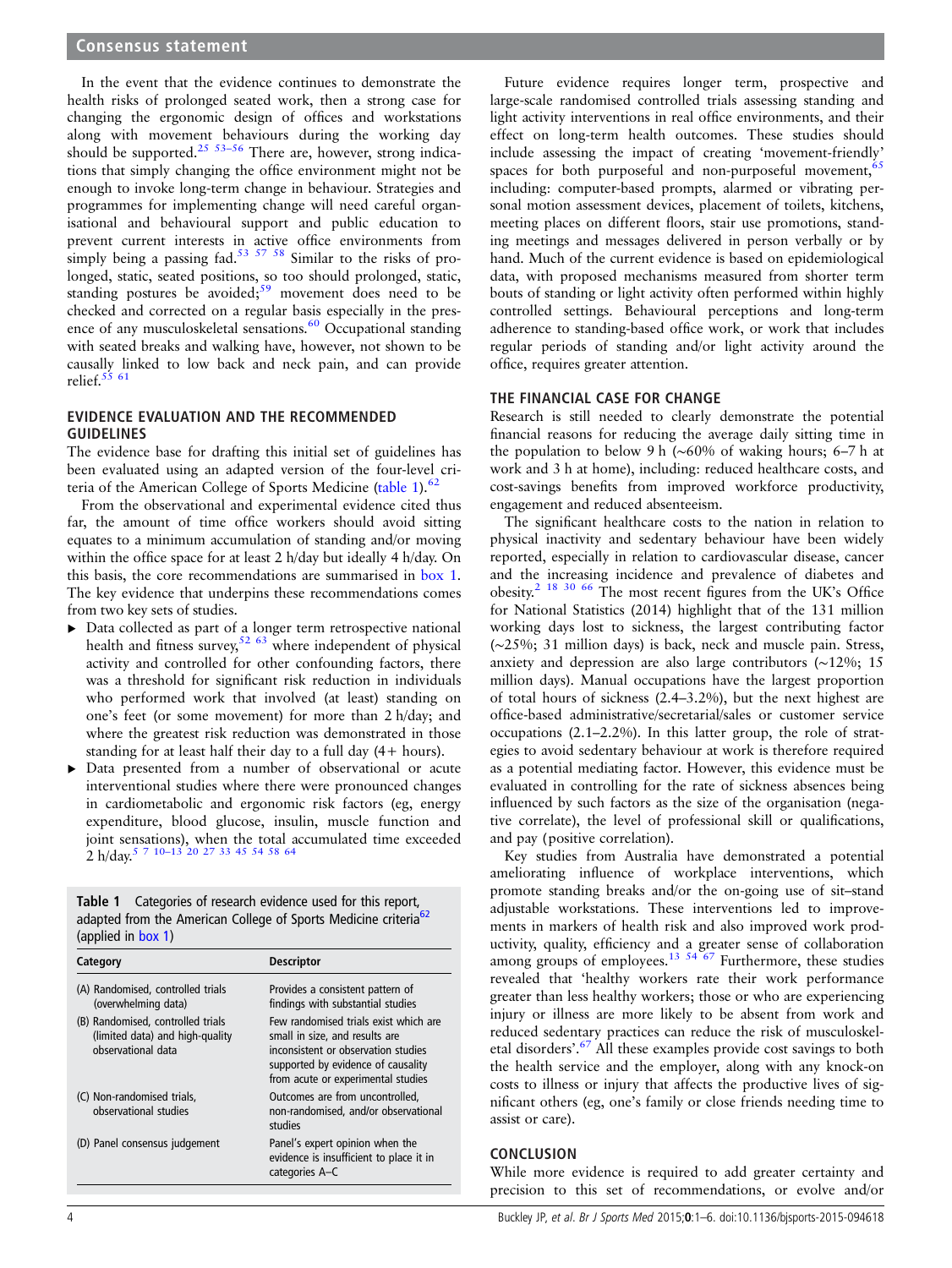<span id="page-4-0"></span>change them, the key elements remain to highlight the potential ills of sitting for prolonged periods, and emerging benefits of changing office environments to promote standing and movement. Employers need to evaluate the best ways to achieve this, whether through changing how and when people can take breaks from sitting, which involve standing and movement or through workstation (eg, desk) designs and technologies that allow people to perform their work more easily either at their desk location or from other locations within the office space in a standing position. On the basis that there are a large number of occupations which involve people standing and moving for considerably more than 4 h/day (eg, hospital staff, teachers, factory workers, retail and catering staff ), it is expected that for office-based workers, in general, this should not pose too many significant physical or cognitive challenges.

#### Author affiliations <sup>1</sup>

<sup>1</sup>Institute of Medicine, University Centre Shrewsbury and University of Chester, Chester, UK

<sup>2</sup> Department of Design and Environment Analysis, Cornell University, Ithaca, New York, USA

<sup>3</sup>NIHR Leicester-Loughborough Diet, Lifestyle and Physical Activity Biomedical Research Unit, Leicester Diabetes Centre, Leicester, UK

<sup>4</sup>Diabetes Research Centre, College of Medicine, Biological Sciences and Psychology, University of Leicester, Leicester, UK

<sup>5</sup>The National Centre for Sport & Exercise Medicine and, The Centre for Sport and Exercise Science, Sheffield Hallam University, Sheffield, UK <sup>6</sup>

Department of Epidemiology and Public Health, University College London, London, UK

<sup>7</sup> Active Working CIC Teddington, London, UK

8 Baker IDI Heart and Diabetes Institute, Melbourne, Australia

Twitter Follow Gavin Bradley at [@ACTIVEWorking](http://twitter.com/ACTIVEWorking)

Acknowledgements The authors are grateful to the expert 'sounding-board' advice of: Justin Varney and Michael Brannan (Public Health England), Stuart Biddle (Victoria University, Melbourne), Nanette Mutrie (Edinburgh University), Philippa Dall and Sebastien Chastin (Glasgow Caledonian University).

Competing interests None declared.

Provenance and peer review Not commissioned; externally peer reviewed.

#### **REFERENCES**

- Katsoulakos P, Koutsodimou M, Martrag A, et al. A historic perspective of the CSR movement; a CSR oriented business management framework, part A-CSR foundations. Athens University of Economics, 2004.
- 2 CMOs. Start Active Stay Active, a report of the UK's Chief Medical Officers London, 2011.
- 3 Chastin SF, Granat MH. Methods for objective measure, quantification and analysis of sedentary behaviour and inactivity. [Gait Posture](http://dx.doi.org/10.1016/j.gaitpost.2009.09.002) 2010;31:82-6.
- 4 Levine JA. Non-exercise activity thermogenesis (NEAT). [Nutr Rev](http://dx.doi.org/10.1111/j.1753-4887.2004.tb00094.x) 2004;62(7 Pt 2): S82–97.
- 5 Buckley JP, Mellor DD, Morris M, et al. Standing-based office work shows encouraging signs of attenuating post-prandial glycaemic excursion. [Occup Environ](http://dx.doi.org/10.1136/oemed-2013-101823) [Med](http://dx.doi.org/10.1136/oemed-2013-101823) 2014;71:109–11.
- 6 Ainsworth BE, Haskell WL, Herrmann SD, et al. 2011 Compendium of physical activities: a second update of codes and MET values. [Med Sci Sports Exerc](http://dx.doi.org/10.1249/MSS.0b013e31821ece12) 2011;43:1575–81.
- Smith L, Thomas EL, Bell JD, et al. The association between objectively measured sitting and standing with body composition: a pilot study using MRI. [BMJ Open](http://dx.doi.org/10.1136/bmjopen-2014-005476) 2014;4:e005476.
- 8 Henson J, Edwardson CL, Morgan B, et al. Associations of sedentary time with fat distribution in a high-risk population. Med Sci Sports Exerc 2014. [Epub ahead of print]
- 9 Dempsey PC, Owen N, Biddle SJ, et al. Managing sedentary behavior to reduce the risk of diabetes and cardiovascular disease. [Curr Diab Rep](http://dx.doi.org/10.1007/s11892-014-0522-0) 2014;14:522.
- 10 Thorp AA, Kingwell BA, Sethi P, et al. Alternating bouts of sitting and standing attenuate postprandial glucose responses. [Med Sci Sports Exerc](http://dx.doi.org/10.1249/MSS.0000000000000337) 2014;46:2053-61.
- 11 Dunstan DW, Kingwell BA, Larsen R, et al. Breaking up prolonged sitting reduces postprandial glucose and insulin responses. [Diabetes Care](http://dx.doi.org/10.2337/dc11-1931) 2012;35:976-83.
- 12 Bailey DP, Locke CD. Breaking up prolonged sitting with light-intensity walking improves postprandial glycemia, but breaking up sitting with standing does not. J Sci Med Sport 2015;18:294–8.
- 13 Thorp AA, Kingwell BA, Owen N, et al. Breaking up workplace sitting time with intermittent standing bouts improves fatigue and musculoskeletal discomfort in overweight/obese office workers. [Occup Environ Med](http://dx.doi.org/10.1136/oemed-2014-102348) 2014;71:765-71.
- 14 Hallal PC, Andersen LB, Bull FC, et al. Global physical activity levels: surveillance progress, pitfalls, and prospects. [Lancet](http://dx.doi.org/10.1016/S0140-6736(12)60646-1) 2012;380:247–57.
- 15 Troiano RP, Berrigan D, Dodd KW, et al. Physical activity in the United States measured by accelerometer. [Med Sci Sports Exerc](http://dx.doi.org/10.1249/mss.0b013e31815a51b3) 2008;40:181-8.
- 16 NHS. NHS Information Centre. Health survey for England—2008: physical activity and fitness. 2009. [http://www.ic.nhs.uk/statistics-and-data-collections/](http://www.ic.nhs.uk/statistics-and-data-collections/health-and-lifestyles-related-surveys/health-survey-for-england/health-survey-for-england--2008-physical-activity-and-fitness) [health-and-lifestyles-related-surveys/health-survey-for-england/](http://www.ic.nhs.uk/statistics-and-data-collections/health-and-lifestyles-related-surveys/health-survey-for-england/health-survey-for-england--2008-physical-activity-and-fitness) [health-survey-for-england--2008-physical-activity-and-](http://www.ic.nhs.uk/statistics-and-data-collections/health-and-lifestyles-related-surveys/health-survey-for-england/health-survey-for-england--2008-physical-activity-and-fitness)fitness.
- 17 HMGovernment. Moving more living more; the physical activity Olympic and paralympic legacy for the nation. London: The National Archives, 2014.
- 18 Townsend N, Bhatnagar P, Wickramasinghe K, et al. Physical activity statistics 2012. London: British Heart Foundation, 2012.
- 19 Henson J, Yates T, Biddle SJ, et al. Associations of objectively measured sedentary behaviour and physical activity with markers of cardiometabolic health. [Diabetologia](http://dx.doi.org/10.1007/s00125-013-2845-9) 2013;56:1012–20.
- 20 Kazi A, Duncan M, Clemes S, et al. A survey of sitting time among UK employees. [Occup Med](http://dx.doi.org/10.1093/occmed/kqu099) 2014;64:497–502.
- 21 Clemes SA, O'Connell SE, Edwardson CL. Office workers' objectively measured sedentary behavior and physical activity during and outside working hours. [J Occup](http://dx.doi.org/10.1097/JOM.0000000000000101) [Environ Med](http://dx.doi.org/10.1097/JOM.0000000000000101) 2014;56:298–303.
- 22 Thorp AA, Healy GN, Winkler E, et al. Prolonged sedentary time and physical activity in workplace and non-work contexts: a cross-sectional study of office, customer service and call centre employees. [Int J Behav Nutr Phys Act](http://dx.doi.org/10.1186/1479-5868-9-128) 2012;9:128.
- 23 Clemes SAH, Houdmont J, Munir F, et al. Descriptive epidemiology of domain-specific sitting in working adults: the Stormont Study. J Public Health 2015. [Epub ahead of print]
- 24 Ryan CG, Grant PM, Dall PM, et al. Sitting patterns at work: objective measurement of adherence to current recommendations. *[Ergonomics](http://dx.doi.org/10.1080/00140139.2011.570458)* 2011;54:531-8.
- 25 Evans RE, Fawole HO, Sheriff SA, et al. Point-of-choice prompts to reduce sitting time at work a randomized trial. [Am J Prev Med](http://dx.doi.org/10.1016/j.amepre.2012.05.010) 2012;43:293-7.
- 26 Brownson RC, Boehmer TK, Luke DA. Declining rates of physical activity in the United States: what are the contributors? [Annu Rev Public Health](http://dx.doi.org/10.1146/annurev.publhealth.26.021304.144437) 2005;26:421–43.
- 27 Church TS, Thomas DM, Tudor-Locke C, et al. Trends over 5 decades in U.S. occupation-related physical activity and their associations with obesity. [PLoS ONE](http://dx.doi.org/10.1371/journal.pone.0019657) 2011;6:e19657.
- 28 Ng SW, Popkin BM. Time use and physical activity: a shift away from movement across the globe. [Obes Rev](http://dx.doi.org/10.1111/j.1467-789X.2011.00982.x) 2012;13:659-80.
- 29 Fox KR, Hillsdon M. Physical activity and obesity. [Obes Rev](http://dx.doi.org/10.1111/j.1467-789X.2007.00329.x) 2007;8(Suppl 1):115-21.
- 30 BHF. Sedentary behaviour; evidence briefing. Loughborough, UK, 2012. [http://www.](http://www.bhfactive.org.uk) [bhfactive.org.uk](http://www.bhfactive.org.uk)
- 31 Stamatakis E, Ekelund U, Wareham NJ. Temporal trends in physical activity in England: the Health Survey for England 1991 to 2004. [Prev Med](http://dx.doi.org/10.1016/j.ypmed.2006.12.014) 2007;45:416–23.
- 32 Proper KI, Singh AS, van Mechelen W, et al. Sedentary behaviors and health outcomes among adults: a systematic review of prospective studies. [Am J Prev Med](http://dx.doi.org/10.1016/j.amepre.2010.10.015) 2011;40:174–82.
- 33 Healy GN, Matthews CE, Dunstan DW, et al. Sedentary time and cardio-metabolic biomarkers in US adults: NHANES 2003–06. [Eur Heart J](http://dx.doi.org/10.1093/eurheartj/ehq451) 2011;32:590–7.
- 34 Schmid D, Leitzmann MF. Television viewing and time spent sedentary in relation to cancer risk: a meta-analysis. [J Natl Cancer Inst](http://dx.doi.org/10.1093/jnci/dju098) 2014;106:pii: dju098.
- 35 Seguin R, Buchner DM, Liu J, et al. Sedentary behavior and mortality in older women: the Women's Health Initiative. [Am J Prev Med](http://dx.doi.org/10.1016/j.amepre.2013.10.021) 2014;46:122-35.
- 36 Wilmot EG, Edwardson CL, Achana FA, et al. Sedentary time in adults and the association with diabetes, cardiovascular disease and death: systematic review and meta-analysis. [Diabetologia](http://dx.doi.org/10.1007/s00125-012-2677-z) 2012;55:2895–905.
- 37 Biswas A, Oh PI, Faulkner GE, et al. Sedentary time and its association with risk for disease incidence, mortality, and hospitalization in adults: a systematic review and meta-analysis. [Ann Intern Med](http://dx.doi.org/10.7326/M14-1651) 2015;162:123–32.
- 38 Grontved A, Hu FB. Television viewing and risk of type 2 diabetes, cardiovascular disease, and all-cause mortality: a meta-analysis. [JAMA](http://dx.doi.org/10.1001/jama.2011.812) 2011;305:2448-55.
- 39 Chau JY, Grunseit A, Midthjell K, et al. Sedentary behaviour and risk of mortality from all-causes and cardiometabolic diseases in adults: evidence from the HUNT3 population cohort. [Br J Sports Med](http://dx.doi:10.1136/bjsports-2012-091974) Published Online First: 10 May 2013. doi:10.1136/bjsports-2012-091974
- 40 Matthews CE, George SM, Moore SC, et al. Amount of time spent in sedentary behaviors and cause-specific mortality in US adults. [Am J Clin Nutr](http://dx.doi.org/10.3945/ajcn.111.019620) 2012;95:437–45.
- 41 Hamer M, Stamatakis E, Mishra GD. Television- and screen-based activity and mental well-being in adults. [Am J Prev Med](http://dx.doi.org/10.1016/j.amepre.2009.12.030) 2010:38:375-80.
- 42 Teychenne M, Ball K, Salmon J. Physical activity, sedentary behavior and depression among disadvantaged women. [Health Educ Res](http://dx.doi.org/10.1093/her/cyq008) 2010;25:632–44.
- 43 Hamer M, Coombs N, Stamatakis E. Associations between objectively assessed and self-reported sedentary time with mental health in adults: an analysis of data from the Health Survey for England. **[BMJ Open](http://dx.doi.org/10.1136/bmjopen-2013-004580) 2014**;4:e004580.
- 44 Hamer M, Stamatakis E. Screen-based sedentary behavior, physical activity, and muscle strength in the English longitudinal study of ageing. [PLoS ONE](http://dx.doi.org/10.1371/journal.pone.0066222) 2013;8:e66222.